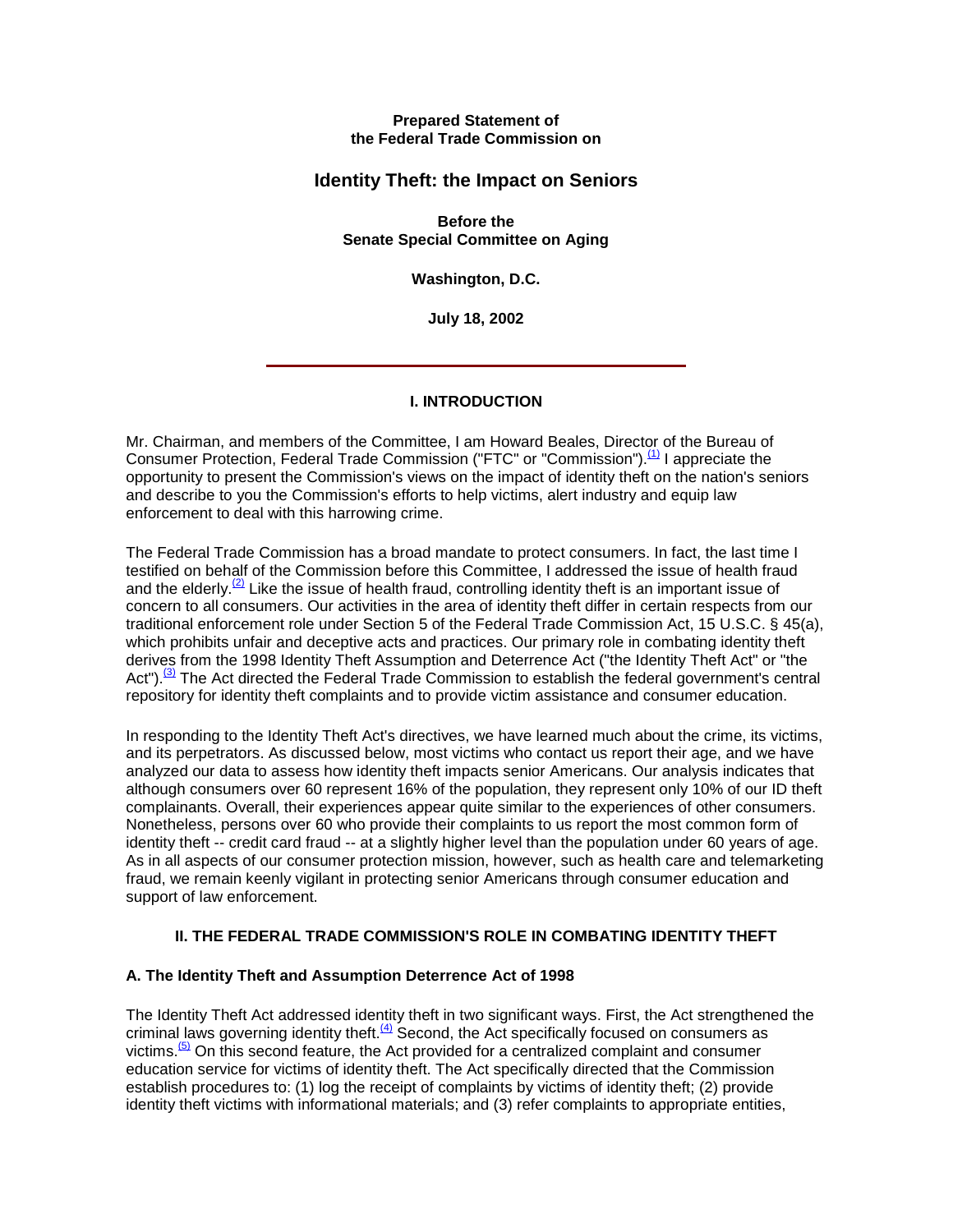including the major national consumer reporting agencies and law enforcement agencies. $\frac{(6)}{6}$ 

#### **B. The FTC's Response to Identity Theft**

In enacting the Identity Theft Act, Congress recognized that coordinated efforts are essential to best serve the needs of identity theft victims because these fraud victims often need assistance both from government agencies at the national and state or local level and from private businesses. Accordingly, the FTC's role under the Act is primarily one of facilitating information sharing among public and private entities. $\frac{7}{2}$ 

In order to fulfill the purposes of the Act, the Commission has implemented a plan that centers on three principal components: (1) a toll-free telephone hotline, (2) the Identity Theft Data Clearinghouse, and (3) consumer education.

(1) *Toll-free telephone hotline*. The Commission has established a toll-free telephone number, 1-877- ID THEFT (438-4338), that consumers can call to report identity theft. The identity theft hotline has been in operation since November 1, 1999. In 2001, we added more than 117,000 consumer reports to the Clearinghouse, up from slightly more than 44,000 in 2000. We do not attribute this dramatic growth in calls to a commensurate growth in the prevalence of identity theft. Rather, we see this increase as in part an indication of our successful outreach in informing the public of our program and the availability of assistance. Callers to the hotline receive telephone counseling from specially trained personnel to help them resolve credit-related problems that may have resulted from the misuse of their identities. In addition, the hotline counselors enter information from consumers' complaints into the Identity Theft Data Clearinghouse (the "Clearinghouse"), a centralized database used to aid law enforcement.

The counselors provide tailored information about preventing additional harm to consumers' finances and credit histories, including how to contact each of the three national consumer reporting agencies to obtain copies of their credit reports and request that a fraud alert be placed on their credit reports.<sup>(8)</sup> The counselors also advise consumers to review carefully the information on the reports to detect any additional evidence of identity theft. Consumers are informed of their rights under the Fair Credit Reporting Act and are given the procedures for correcting misinformation on their credit reports.<sup>(9)</sup> Consumers are also advised to contact each of the creditors or service providers where the identity thief has established or accessed an account to request that the account be closed. The counselors also inform consumers of their rights under the Fair Credit Billing Act<sup>(10)</sup> and the Truth in Lending Act,<sup>(11)</sup> which, among other things, limit their liability for unauthorized charges in most instances. Consumers who have been contacted by a debt collector concerning debts incurred by the identity thief are advised of their rights under the Fair Debt Collection Practices Act, which prescribes debt collectors' practices.<sup>(12)</sup>

The telephone counselors also advise consumers to notify their local police departments, both because local law enforcement may be in the best position to catch and prosecute identity thieves, and because a police report often helps consumers demonstrate to would-be creditors and debt collectors that they are genuine victims of identity theft. Almost all of the states have enacted their own identity theft laws, and counselors, in appropriate circumstances, will refer consumers to other state and local authorities.

Lastly, where investigation and resolution of the identity theft falls under the jurisdiction of another regulatory agency that has a program in place to assist consumers, callers are referred to those agencies. For example, consumers who complain that someone has been using their Social Security number for employment are advised to report this to the Social Security Administration's fraud hotline and to request a copy of their Social Security Statement to verify the accuracy of the earnings reported to their Social Security number.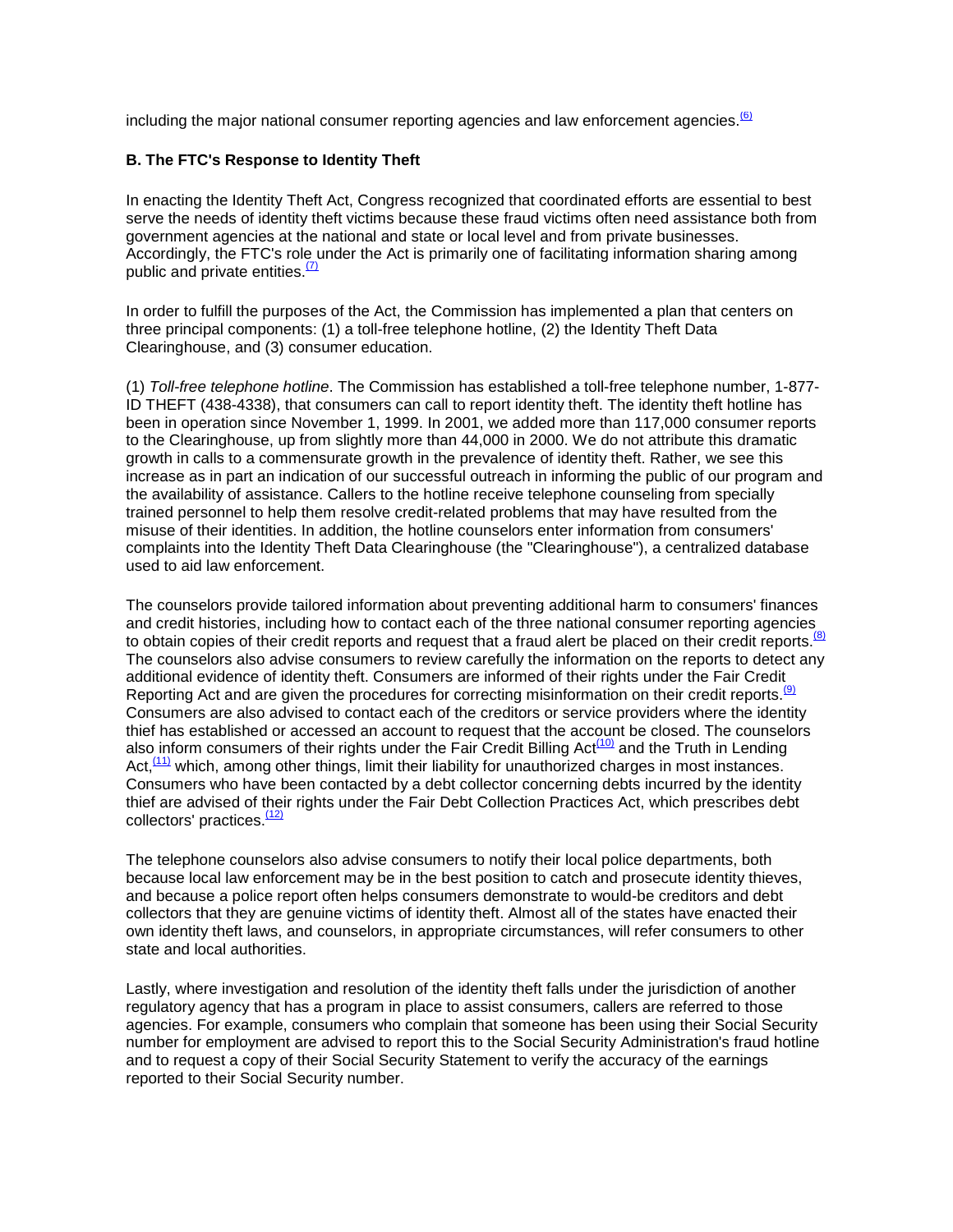(2) *Identity Theft Data Clearinghouse*: The Identity Theft Act directed the FTC to log the complaints from victims of identity theft and refer those complaints to appropriate entities such as appropriate law enforcement agencies. Before launching our complaint system, the Commission took a number of steps to ensure that it would meet the needs of criminal law enforcement. For example, in April 1999, representatives from ten federal law enforcement agencies, five banking regulatory agencies, the U.S. Sentencing Commission, the National Association of Attorneys General and the New York State Attorney General's Office met at the FTC to share their thoughts on what the FTC's complaint database and comprehensive consumer education booklet should contain. The roundtable participants also established a working group that provided feedback throughout the construction of the database. The FTC opened the consumer hotline and began adding complaints to the resulting Clearinghouse in November 1999. Law enforcement organizations nationwide who were members of our Consumer Sentinel Network (the FTC's universal fraud complaint database) gained access to the Clearinghouse via our secure Web site in July of 2000.

To ensure that the database operates as a national clearinghouse for complaints, the FTC has solicited complaints from other sources. For example, in November 2000, the International Association of Chiefs of Police (IACP) unanimously passed a resolution in support of curbing identity theft which, among other things, calls upon local police to refer identity theft victims to the FTC's hotline so that their complaints will be available to law enforcement officers nationwide through the Clearinghouse. In February 2001, the Social Security Administration Office of Inspector General (SSA-OIG) began providing the FTC complaints from its fraud hotline, significantly enriching our database. As a result of these efforts, the Clearinghouse has become a key element in identity theft investigations.

The Clearinghouse provides a much fuller picture of the nature, prevalence, and trends of identity theft than was previously available.<sup>(13)</sup> As the number of complaints entered into the Clearinghouse grows, it becomes a richer source of data for law enforcement, both in terms of developing and enhancing cases, and in providing information about the overall patterns and trends in identity theft.

Data from the Clearinghouse also assist law enforcement in other important ways. FTC data analysts aggregate the data to develop statistics about the nature and frequency of identity theft. Law enforcement and other policy makers at all levels of government use these reports to better understand the challenges identity theft presents. For instance, we publish charts showing the prevalence of identity theft by states and by cities. The data also demonstrate general trends. The first twelve months of data revealed that over thirty-five percent of victims who called us reported that they had not been able to file police reports. Following the November 2000 IACP resolution that called upon local police to write reports for all incidents of identity theft, the number of victims who were unable to file a report fell by almost half to eighteen percent.

Since the inception of the Clearinghouse, forty-eight separate federal agencies and three hundred thirty five different state and local agencies have signed up for access to the database. Among the agencies represented are over half the state Attorneys General as well as law enforcement from a number of major cities including Baltimore, Dallas, Los Angeles, Miami, San Francisco, and Philadelphia. We actively encourage even greater participation.

One of the goals of the Clearinghouse and the FTC's Identity Theft program is to provide support for identity theft prosecutions nationwide.<sup> $(14)$ </sup> To further expand the use of the Clearinghouse among law enforcement, the FTC, in cooperation with the Department of Justice and the United States Secret Service, initiated a full day identity theft training seminar for state and local law enforcement officers. To date, we have held sessions in Washington, D.C., Des Moines, Chicago, and San Francisco. An August session is slated for Dallas. About 450 officers have attended these seminars, representing more than 110 different agencies.

FTC staff also help develop case leads. In the past year, the Commission launched an identity theft case referral program in coordination with the United States Secret Service, which assigned a special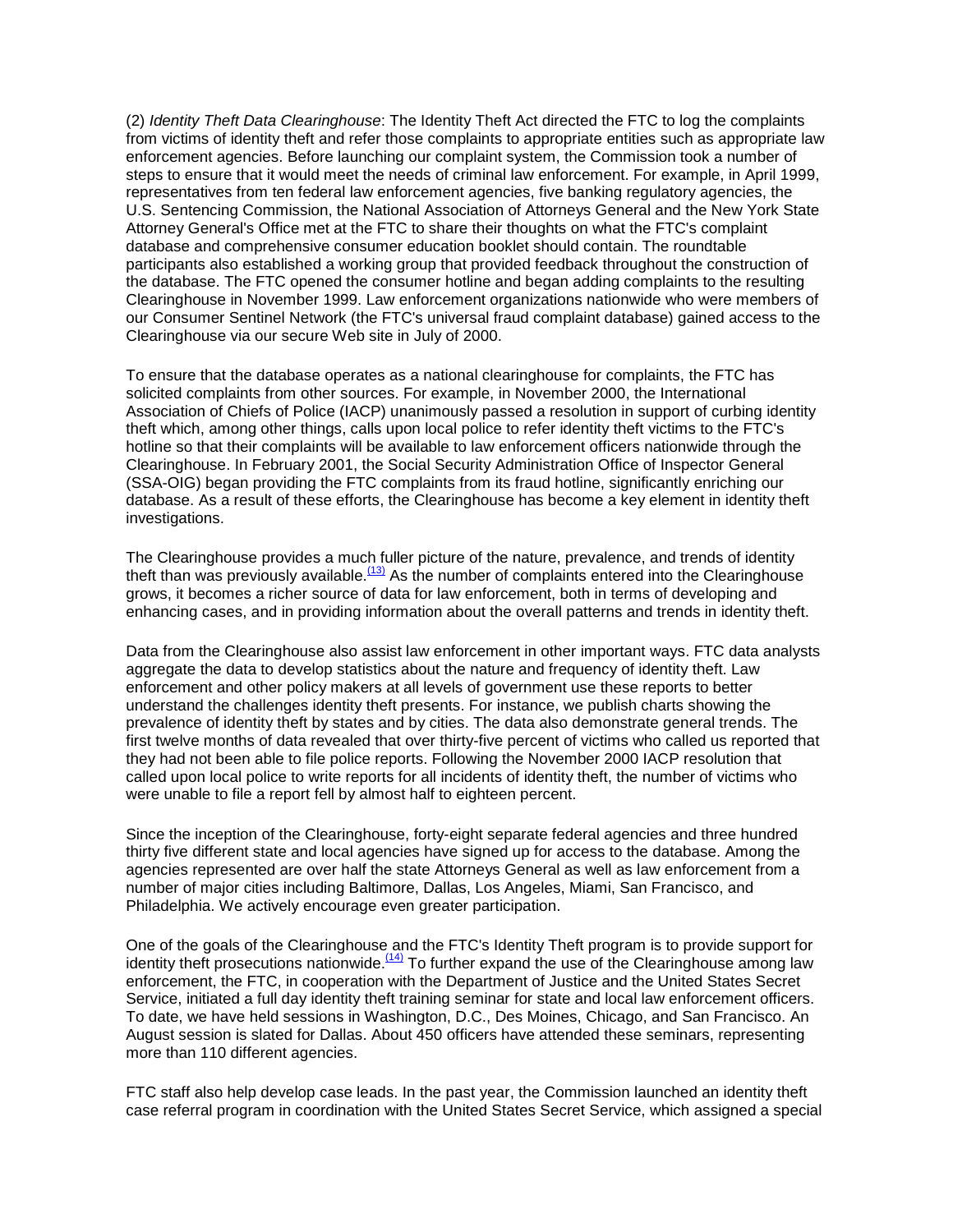agent on a full-time basis to the Commission to assist with identity theft issues.<sup>(15)</sup> The identity theft team, assisted by the special agent, examines significant patterns of identity theft activity in the database and refines the data through the use of additional investigative resources, developing a preliminary investigative report. Then, the team refers the investigative report to one of the Financial Crimes Task Forces located throughout the country for further investigation and potential prosecution.

(3) *Consumer education*. The FTC has taken the lead in coordinating with other government agencies and organizations the development and dissemination of comprehensive consumer education materials for victims of identity theft and those concerned with preventing this crime.<sup>(16)</sup> The FTC's extensive, multi-media campaign includes print materials, media mailings and interviews, as well as the Identity Theft website, located at [www.consumer.gov/idtheft.](http://www.consumer.gov/idtheft) This collaborative consumer education effort is ongoing, and the Commission will continue such outreach with many of the private sector financial institutions that have an interest in preventing and remedying identity theft.

Our consumer education message has reached older Americans. Most prominently, AARP's Identity theft web page, [www.aarp.org/confacts/money/identity,](http://www.aarp.org/confacts/money/identity) links directly to consumer.gov/idtheft. In addition, numerous issues of *My Generation* and the *AARP Bulletin* have included articles on identity theft, and have included references to the FTC's consumer education and assistance program.

The FTC's comprehensive consumer education booklet, *Identity Theft: When Bad Things Happen to Your Good Name*, has been a tremendous success. The 22-page booklet covers a wide range of topics, including how identity theft occurs, how consumers can protect their personal information and minimize their risk, what steps to take immediately upon finding out they are a victim, and how to correct credit-related and other problems that may result from identity theft. It also describes federal and state resources that are available to consumers who have particular problems as a result of identity theft. The FTC has distributed more than 1.3 million copies of the booklet since its release in February 2000. We recently released a Spanish language version of the Identity Theft booklet (*Robo de Identidad: Algo malo puede pasarle a su buen nombre).*

Other governmental agencies have distributed *Identity Theft: When Bad Things Happen to Your Good Name* to their constituencies. The Social Security Administration has joined the SEC, the FCIC and other agencies in reprinting the booklet and distributing it to the public. The SSA's distribution of the book makes it more likely that it will reach older Americans.

The FTC also developed the identity theft website, [www.consumer.gov/idtheft,](http://www.consumer.gov/idtheft) which includes the booklet, descriptions of common identity theft scams, and links to testimony, reports, press releases, identity theft-related state laws, and other resources.<sup>(17)</sup> The affidavit, complaint form and Identity Theft booklet are offered in both English and Spanish. The site also has a link to a web-based complaint form, allowing consumers to send complaints directly to the Identity Theft Data Clearinghouse.

## **III**. **THE FTC'S RECENT COLLABORATIVE AND OUTREACH EFFORTS**

Over the past year, the Commission has worked closely with other government agencies and private entities to encourage the investigation and prosecution of identity theft cases, and to help consumers resolve identity theft problems.

## **A. Private Industry**

Identity theft victims spend significant time and effort restoring their good name and financial histories. That burden results, in part, from the need to complete a different fraud affidavit for each different creditor where the identity thief opened or used an account in their name.<sup> $(18)$ </sup> To reduce that burden, the FTC worked to develop the ID Theft Affidavit. The affidavit was the culmination of an effort we coordinated with private industry and consumer advocates to create a standard form for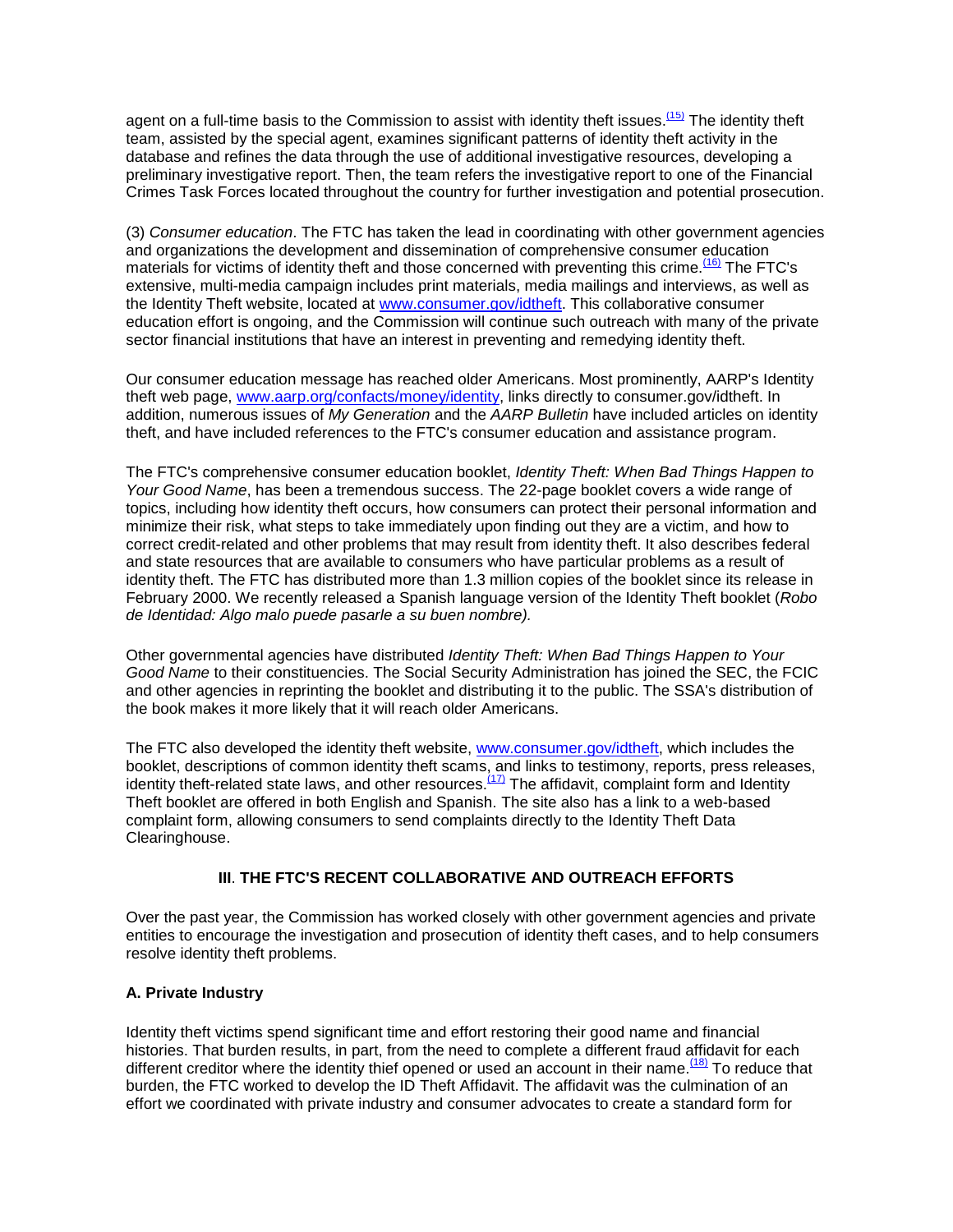victims to use in absolving identity theft debts with each of the creditors where identity thieves opened accounts. The affidavit is accepted by the three major credit reporting agencies and many creditors. From its release in August 2001 through June 2002, we have distributed more 160,000 print copies of the affidavit*.* There have also been more than 200,000 hits to the Web version. The affidavit is available in both English and Spanish. The FTC is examining other ways to lessen the difficulties and burdens faced by identity theft victims. One approach under consideration is to develop a joint "fraud alert initiative" with the three major credit reporting agencies ("CRAs"). This initiative would allow the CRAs to share among themselves requests from identity theft victims that fraud alerts be placed on their consumer reports and copies of their reports be sent to them. This would eliminate the victim's need to contact each of the three major CRAs separately.

Additionally, the FTC is working with institutions that maintain consumers' information to identify ways to help keep that information safe from identity theft. In April, the FTC invited representatives from financial institutions, credit issuers, universities and retailers to a one day informal roundtable discussion of ways to prevent access to personal information such as employee and customer records. Recent episodes of wholesale thefts of information highlight the importance of this effort among entities that hold sensitive information. $<sup>(1)</sup>$ </sup>

#### **B. Governmental Cooperation**

The governmental response to identity theft is a model of interagency cooperation. The Attorney General's White Collar Crime Task Force's Subcommittee on Identity Theft, in which we participate, brings together representatives from agencies as diverse at state attorneys general, the State Department, the U.S. Postal Inspectors and the International Association of Chiefs of Police, among others. This group serves as a way to directly coordinate in such areas as legal developments, case generation, training, outreach and data-sharing.

Cooperation also takes the form of sharing personnel. The U.S. Secret Service has, for the second year, detailed a special agent to the FTC's identity theft program.<sup>(20)</sup> The agent has worked closely with FTC staff, helping to develop and lead the Identity Theft Investigations Training, outreach to law enforcement, and the development of the preliminary investigative reports.

## **IV. IDENTITY THEFT: THE IMPACT ON SENIORS**

The data collected in our Identity Theft Clearinghouse provides important information on trends in identity theft. Consumers have absolute choice on how they share their data with us: none of the data fields is required. However, we do ask consumers to provide information on how the identity theft occurred, what they know about the suspect, and the response of creditors to their plight. We also request that consumers provide their age. While not all consumers disclose their age, we do receive age information from a sufficient number to allow us to focus on how older Americans experience identity theft.

#### **A. General Trend Data for 2001**

The FTC received more than 117,000 reports from both victims of identity theft and others concerned about identity theft in 2001. Thirteen percent of these records were contributed by the Social Security Administration's Office of the Inspector General, which operates a Consumer Fraud Hotline. Of the 117,000 reports, over 86,000 (75%) were complaints from actual victims of identity theft, and over 31,000 (25%) were inquiries about identity theft generally.

#### **B. How Identity Theft Affects Older Americans**

Having collected and analyzed two full years of data, we can begin to identify possible trends.  $\frac{(21)}{20}$  For example, in 2000, 70% of the 26,813 victims reporting to the FTC provided their age. In 2001, 88% of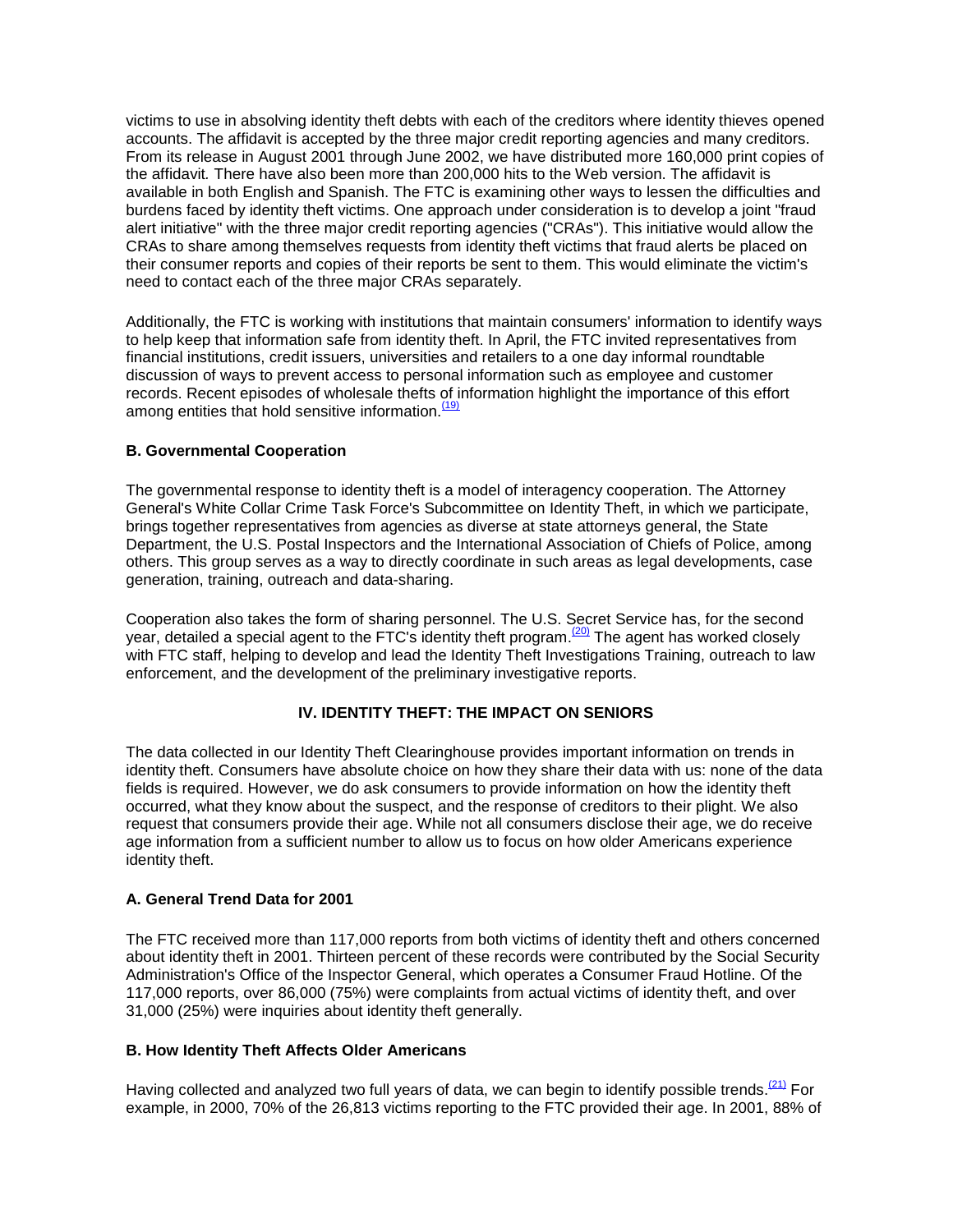the 70,545 victims who contacted the FTC provided their age. $(22)$  (Figure 1 sets out the age distribution of the 2001 victims.) Notwithstanding that increase in the number of those reporting their age, the breakdown across different age groups remained quite similar from 2000 to 2001. *See Figure 2.* Americans aged 60 and above represented about 10% of the complainants in both 2000 and 2001. This group represents about 16% of the population of the U.S. population overall.  $^{231}$ 

The 2001 Clearinghouse data show that there are some ways that identity theft varies for those over 60 years of age.(24) *See Figures 3-4.* While the data reveal differences between the age groups, they currently do not enable us to draw any conclusions explaining these differences.

- *Credit Card Fraud:* About 52% of the victims over age 60 in the Clearinghouse reported that either a new account was opened in their name, or someone took over an existing account, in comparison to approximately 45% of those under 60. This is the leading form of fraud for all victims.
- *Telecommunications or Utility Fraud:* About 15% of the victims over age 60 in the Clearinghouse report that the identity thief obtained unauthorized telecommunications or utility equipment or services in their name in comparison to approximately 24% of those under age 60. Frequently, this type of fraud involves the purchase of cellular phones and service.
- *Bank Fraud:* About 10% of all victims over age 60 reported fraud on their demand deposit (checking or savings) accounts in comparison to 14% of those under 60.
- *Fraudulent Loans:* Seven percent of all victims over age 60 reported that the identity thief obtained a loan in their name in comparison to about 8% of those under age 60.
- *Employment Fraud:* About 2% of the victims over age 60 in the database reported that the identity thief used their personal information for employment purposes in comparison to approximately 8% of those under age 60.
- *Government Documents or Benefits Fraud:* About 3% of all victims over age 60 reported that the identity thief obtained government benefits or forged or obtained government documents in their name in comparison to about 7% of those under age 60.
- *Other Identity Theft:* About 9% of the victims over age 60 in the database reported various other types of identity theft in comparison to about 15% of those under age 60.
- *Attempted Identity Theft:* Almost 20% of victims over age 60 reported that someone had attempted to misuse their information in comparison to almost 11% of those victims under age 60.

Overall, this data show very similar experiences between ID theft victims over 60 and those under 60. Without a more intensive survey of identity theft victims, we can only surmise why, for example, those over 60 experience proportionately more credit card fraud and less fraud involving utilities and telecommunication. However, we do know that our response to identity theft must continue to focus on consumer education, support of law enforcement and cooperation with the private sector in identifying ways to protect consumers from this serious crime.

## **IV. CONCLUSION**

Identity theft knows no barriers. Spanning the spectrum from young to old, rich to poor, identity theft has reached into every pocket of our population. Our response must be equally expansive. We will continue to identify ways to reach out through consumer education efforts, partnering with public and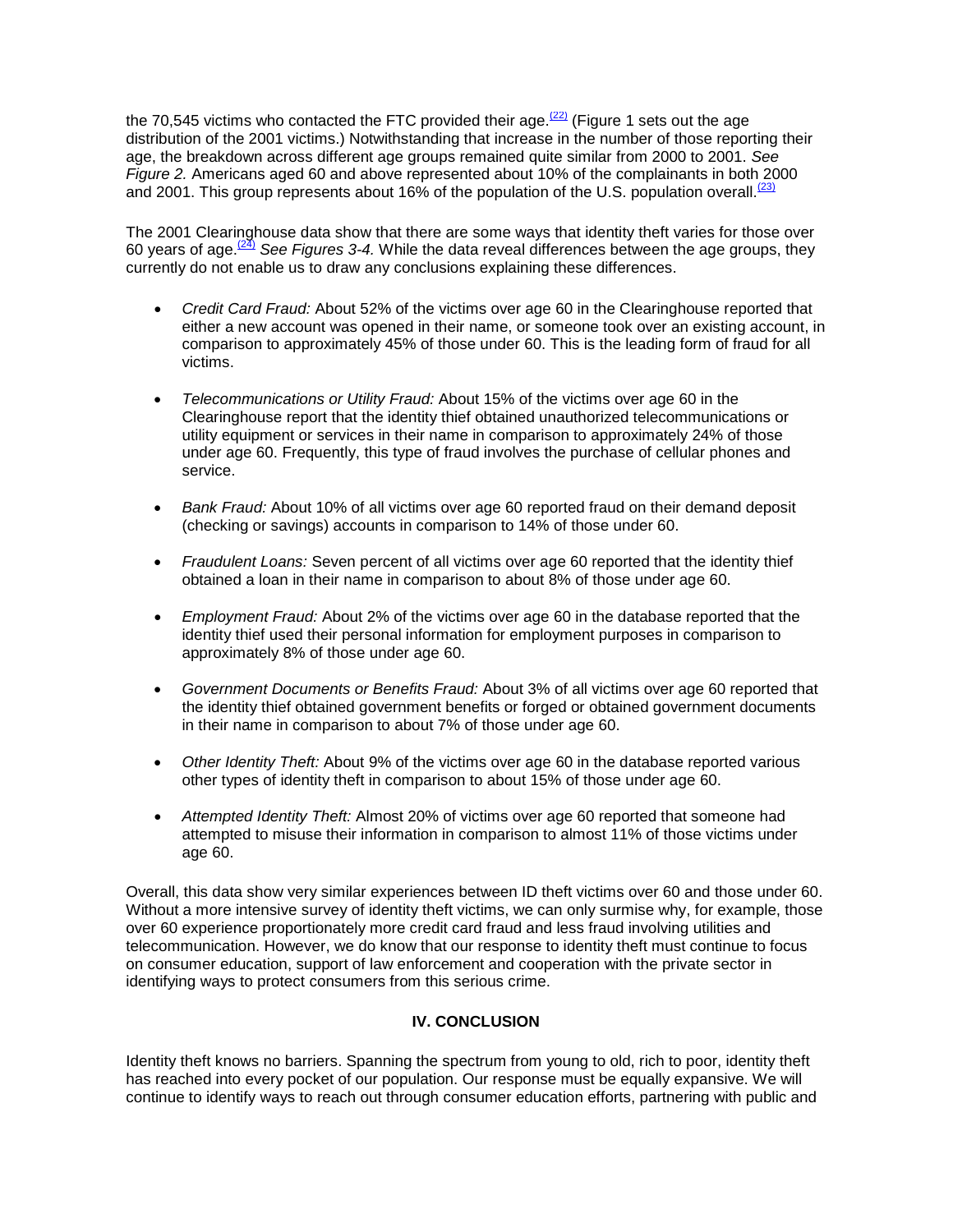private agencies that reach different constituencies, and to support the prosecution of this crime. We will be particularly vigilant in looking for ways to reach American seniors with our consumer education message.

#### **Endnotes:**

1. The views expressed in this statement represent the views of the Commission. My oral presentation and responses to questions are my own and do not necessarily represent the views of the Commission or any Commissioner.

2. "Health Fraud and the Elderly: A Continuing Epidemic" 107<sup>th</sup> Cong. (2001) (Prepared Statement of the Federal Trade Commission) (presented by Bureau Director J. Howard Beales*).*

3. Pub. L. No. 105-318, 112 Stat. 3007 (1998) (codified at 18 U.S.C. § 1028).

4. 18 U.S.C. § 1028(a)(7). The statute broadened "means of identification" to include "any name or number that may be used, alone or in conjunction with any other information, to identify a specific individual," including, among other things, name, address, social security number, driver's license number, biometric data, access devices (*i.e.,* credit cards), electronic identification number or routing code and telecommunication identifying information.

5. Because individual consumers' financial liability is often limited, prior to the passage of the Act, financial institutions, rather than individuals, tended to be viewed as the primary victims of identity theft. Setting up an assistance process for consumer victims is consistent with one of the Act's stated goals: to recognize the individual victims of identity theft*. See* S. Rep. No. 105-274, at 4 (1998).

6. Pub. L. No. 105-318, § 5, 112 Stat. 3010 (1998).

7. Most identity theft cases are best addressed through criminal prosecution. The FTC itself has no direct criminal law enforcement authority. Under its civil law enforcement authority provided by section 5 of the FTC Act, the Commission may, in appropriate cases, bring actions to stop practices that involve or facilitate identity theft. *See, e.g., FTC v. J.K. Publications, Inc., et al,* 99 F. Supp. 2d 1176 (C.D. Cal. Apr. 10, 2000)(granting summary judgment for the FTC in case alleging that defendants obtained consumers' credit card numbers without their knowledge and billed consumers' accounts for unordered or fictitious Internet services), later proceedings at *FTC v. J.K. Publications, Inc., et al,* 99 Civ 00044 (C.D. Cal. Aug. 30, 2000)(final order awarding \$37.5 million in redress); *FTC v. Rapp,* No. 99-WM-783 (D. Colo. filed Apr. 21, 1999) (alleging that defendants obtained private financial information under false pretenses)(Stipulated Consent Agreement and Final Order entered June 23, 2000).

8. These fraud alerts indicate that the consumer is to be contacted when new credit is requested in that consumer's name.

9. 15 U.S.C. § 1681 *et seq.*

10. 15 U.S.C. § 1666. The Fair Credit Billing Act generally applies to "open end" credit accounts, such as credit cards, revolving charge accounts, and overdraft checking accounts. It does not cover installment contracts, such as loans or extensions of credit that are repaid on a fixed schedule.

11. 15 U.S.C. § 1601 *et seq*.

12. 15 U.S.C. § 1692 *et seq*.